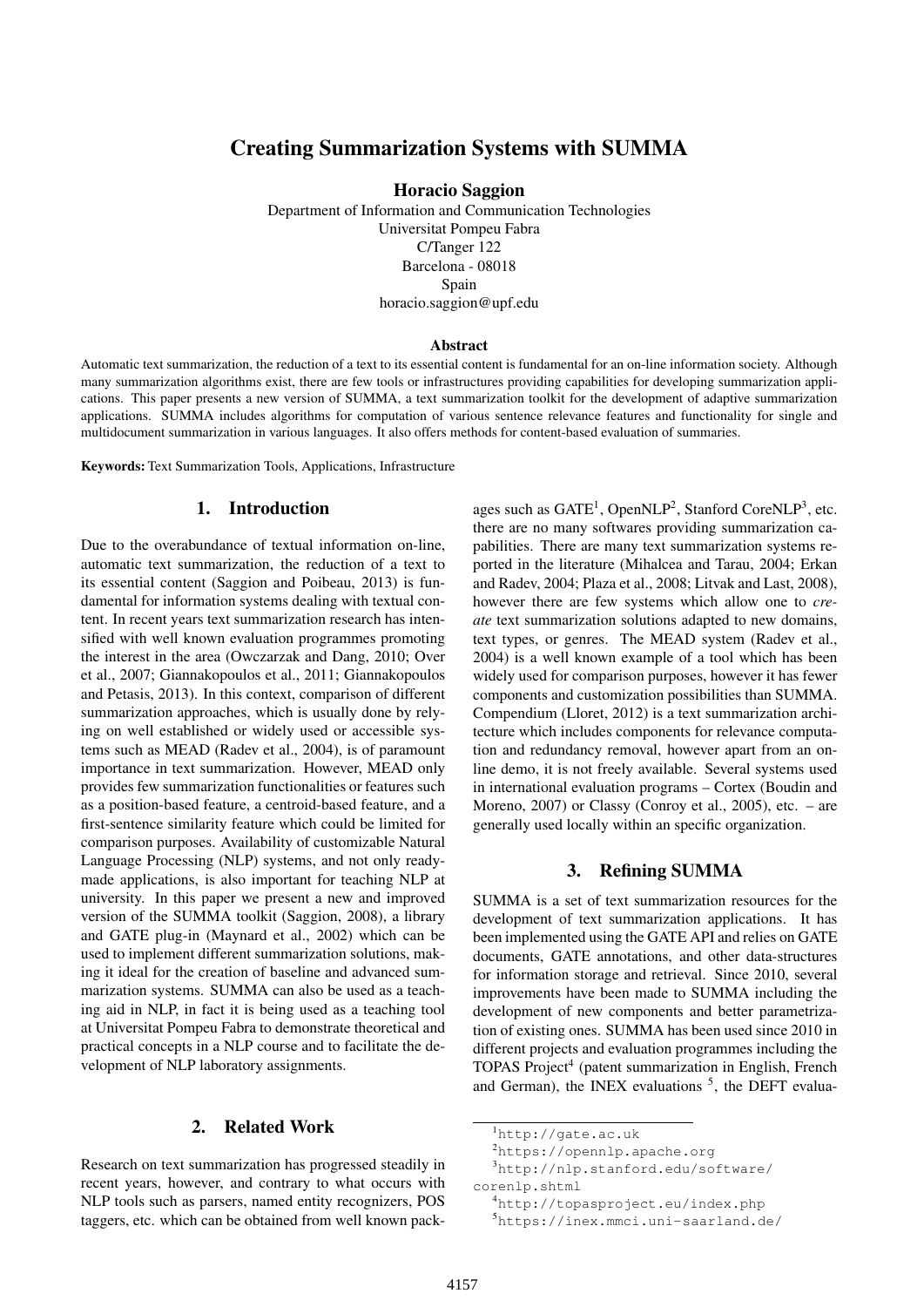

Figure 1: Highlighted Sentences in Document.

tions<sup>6</sup>, and TAC  $^7$ . It is currently being used in the Multi-Sensor<sup>8</sup> project and adapted for the Dr. Inventor project<sup>9</sup>. It has also been used for comparative evaluation in different research contexts (e.g., (Plaza, 2011), (Lloret, 2012) and (Aker et al., 2013)).

#### 3.1. Processing Resources

SUMMA contains over twenty processing resources (i.e., implemented algorithms in GATE jargon) which are fully described in the SUMMA website <sup>10</sup>. Most processing resources require tokens (e.g. words) and sentences which can be easily obtained applying the GATE default tokeniser and sentence splitter. Apart from these basic units, some components will also require the computation of named entities, which can also be produced by applying the off-theshelf ANNIE system to the input documents. Processing resources add feature-values to existing annotations or create new annotation types such as vector representations or n-grams. Summaries in SUMMA are annotations added to the document (see Figure 1). This makes SUMMA flexible enough to allow extraction of units of different granularities such as sentences, paragraphs, or sub-sentential units.

8 http://www.multisensorproject.eu/

<sup>9</sup>http://drinventor.eu/

<sup>10</sup>http://www.taln.upf.edu/pages/summa.upf/

Some of the most relevant components for creating summarization applications are the following:

- *SUMMA NEs Statistics*. It computes statistics term frequency and *tf\*idf* statistics – for words in the input document. These statistics are stored as features of the words. The component needs as a parameter an inverted document frequency table also available in the toolkit (see Section 3.2.).
- *SUMMA Vector Computation*. This module creates vector representations – implemented as feature maps – which contain terms (e.g. words) with associated numerical values representing the weight of the terms. The module is designed to create representations for different document parts such as sentences, paragraphs, titles, full sections or the full document. Term weights can be customized to be frequencies, or *tf\*idf* values, etc. Figure 3 shows a sentence vector computed in a document. In order to compact the representations, stop word tables can be specified to filter out stop words or specific types of tokens.
- *SUMMA Title Sentence Similarity*. Although its name could indicate the implementation of the title method (Edmundson, 1969) in text summarization, it in fact allows us to compare each sentence in the document to any other textual unit in the same document (e.g. the title) producing a similarity value which we can use as a relevance measure. In order to produce such

<sup>6</sup>http://deft2011.limsi.fr/

 $7$ http://users.iit.demokritos.gr/~ggianna/ TAC2011/MultiLing2011.html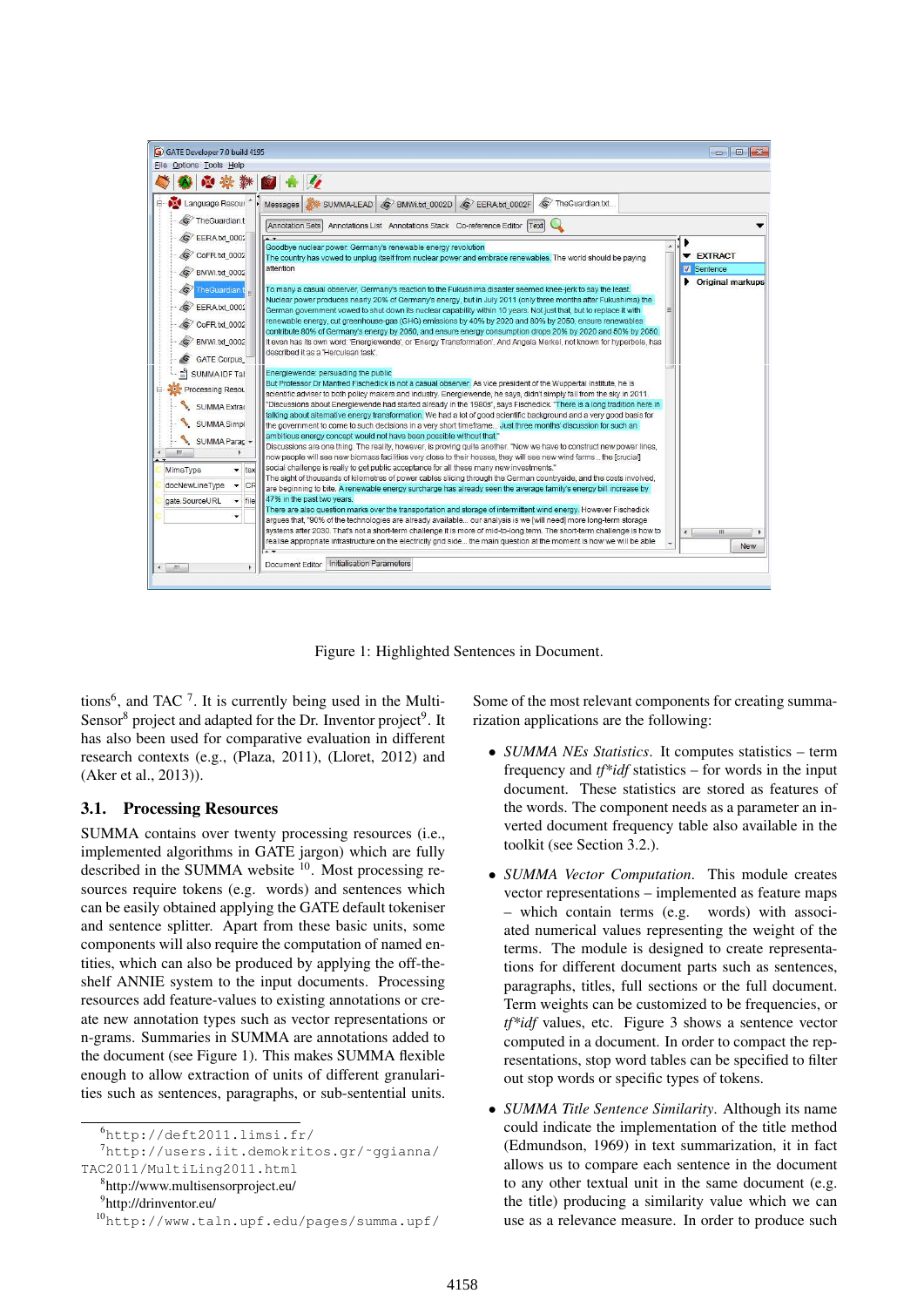| Eile Options Tools Help<br>中華辦                                                                                                                                                                                                                                                                                                                                                                        |                           |                                                                                                      |                      |                                                                                                                                                                                                                                                                                                                                                                                                                                                                                                                                                                                 |  |
|-------------------------------------------------------------------------------------------------------------------------------------------------------------------------------------------------------------------------------------------------------------------------------------------------------------------------------------------------------------------------------------------------------|---------------------------|------------------------------------------------------------------------------------------------------|----------------------|---------------------------------------------------------------------------------------------------------------------------------------------------------------------------------------------------------------------------------------------------------------------------------------------------------------------------------------------------------------------------------------------------------------------------------------------------------------------------------------------------------------------------------------------------------------------------------|--|
| G<br>GATE                                                                                                                                                                                                                                                                                                                                                                                             | Messages                  | SUMMA-SINGLE-DO                                                                                      | G uk-scotland-246.   |                                                                                                                                                                                                                                                                                                                                                                                                                                                                                                                                                                                 |  |
| <b>Applications</b><br>SUMMA-SINGLE-DO<br>Language Resources<br>uk-scotland-2464784 $=$<br>G<br>Corpus for uk-scotlar<br>uk-scotland-2464784<br>(G)<br>SUMMAIDF Table 00<br>Processing Resources<br>SUMMA Extract Expo<br>SUMMA Simple Sun<br>SUMMA First Senten<br><b>SUMMA Sentence Te</b><br>SUMMA Sentence D<br><b>SUMMA Position Scc</b><br>CLIMMA Mormaliza \<br>ш.<br>$\overline{\phantom{a}}$ | Name Type<br>$\epsilon$   | Loaded Processing resources<br>Ш                                                                     | ≫<br>巜               | Selected Processing resources<br>Name<br>$\sim$<br><b>MPE</b> JAPE Transducer 00037<br>ANNIE Sentence Splitter 00019<br>SUMMA NEs Statistics 00022<br>SUMMA Term Frequency Filtering 00010<br>SUMMA Vector Computation 0003A<br>SUMMA Normalize Vector 0003B<br>SUMMA Vector Computation_00024<br>SUMMA Normalize Vector 00025<br>SUMMA Position Scorer 00015<br>SUMMA Sentence Document Similarity (<br>SUMMA Sentence Term Frequency Score<br>SUMMA First Sentence Similarity 00027<br>SUMMA Simple Summarizer 0001E<br>SUMMA Extract Exporter 00019<br>HI.<br>$\overline{4}$ |  |
|                                                                                                                                                                                                                                                                                                                                                                                                       | Corpus:<br><b>S</b>       | Corpus for uk-scotland-24647843_00036<br>No selected processing resource<br>Name Type Required Value |                      |                                                                                                                                                                                                                                                                                                                                                                                                                                                                                                                                                                                 |  |
| m<br>×                                                                                                                                                                                                                                                                                                                                                                                                | Serial Application Editor | Initialisation Parameters                                                                            | Run this Application |                                                                                                                                                                                                                                                                                                                                                                                                                                                                                                                                                                                 |  |

Figure 2: Summarization Application in the GATE GUI.

value we apply the *cosine* formula to the vector representations of the sentence and the target textual unit. This component requires vector representations for the sentences and the target unit to compare the sentences to.

- *SUMMA Position Scorer*. This component is an implementation of the classical position feature (Lin and Hovy, 1997) in which sentences receive a relevance based on their positions in the document. Moreover, the *SUMMA Paragraph Scorer* module can be used to assess sentence relevance according to the location of the sentence in its paragraph. The weights the sentences receive can be customized.
- *SUMMA Cue Phrase Scorer*. This resource is a cuebased relevance feature computation procedure (Paice, 1990). In order to use it, a cue-phrase list which contains "important" words and their weights is needed (see 3.2.). The weight of the sentence will be proportional to the sum of weights of the important words it contains.
- *SUMMA Query Method Scorer*. This component implements a query-based summarization feature which scores sentences based on the similarity of a sentence to an input query (Tombros et al., 1998; Saggion et al., 2003). The query – a parameter of the component – is in fact a document which should have a single vector annotation representing the whole query; this query

vector is compared to each sentence vector in the input document using the cosine function to produce a relevance feature.

- *SUMMA Term Frequency Scorer*. This component implements a relevance scoring function based on weights associated to the terms in the sentences, these could be *tf\*idf* or any other statistic. A normalized relevance is produced after all sentences have been processed in order to obtain relevance values in the interval (0..1).
- *SUMMA Semantic Scorer* implements a relevance feature for the sentence that is proportional to the number of named entities and types the sentence contains. The types of the named entities to be considered can be customized.
- *SUMMA N-Gram Computation*. This component implements customized n-grams which are necessary to support content-based evaluation in ROUGE (Lin, 2004). Several parameters can be used to decide the annotation (e.g. words, non-stop words, nouns) and annotation feature (e.g. word itself, lemma, stem) used to compute the n-grams as well as the size of the ngram. This parametrization makes it possible to replicate various conditions available in the ROUGE package.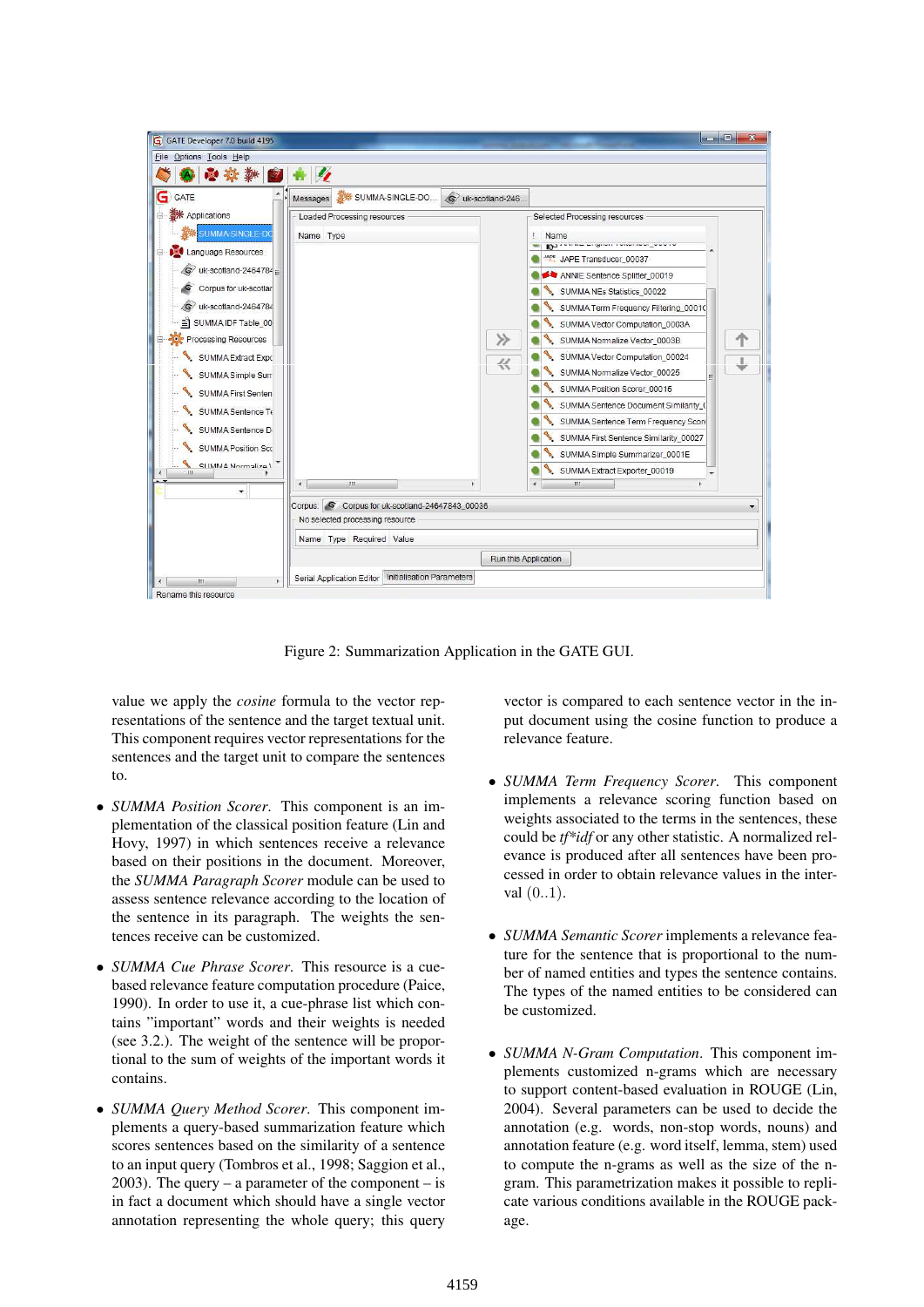

Figure 3: Vectors in a Document Processed by SUMMA.

- *SUMMA Centroid*. In order to support multidocument summarization functionalities SUMMA implements a *centroid* computation procedure for a set of documents (i.e., a corpus in GATE) (Saggion and Gaizauskas, 2004). The centroid, which is the average of all document vectors in the corpus is stored for further processing.
- *SUMMA Sentence Centroid Similarity*. This module computes the similarity of each sentence in a document to the centroid of a set of documents. Here again, the comparison is based on the cosine function.
- *SUMMA Simple Summarizer* is a module which performs the final sentence scoring computation. It can be customized to indicate which features and associated weights will be used to score sentences. This component is also in charge of selecting the top ranked sentences according to the compression parameter, create the annotations for the summary, and eventually create an independent document for the generated summary. A flag can be used to score sentences only which is relevant for multi-document summarization.
- *SUMMA Simple Multi-document Summarizer* has similar functionalities to the above, but it operates over a set of related documents which sentences have already being scored. It selects top ranked sentences from the set of documents filtering out redundancy. The sentences selected from each document are annotated and

a new document created with them. To avoid incoherence all sentences from the same document will appear together in the multi-document summary. The order in which the sentences appear in the summary will be that of the sentences in the input documents.

Some additional resources include a summary exporter to save summarization results to disk, a random summarizer, a vanilla multi-document summarizer, a term filtering module, and a random summarizer. Figure 2 shows SUMMA components pipelined in a summarization application in the GATE development environment.

## 3.2. Language Resources

SUMMA implements language resources needed by several of its components. For example in order to perform statistical analysis, SUMMA relies on inverse document frequency (*idf*) tables (Salton and McGill, 1983) which can be created from external resources or directly with a SUMMA component. The table of inverted document frequencies is a text file which first line contains the number of documents ( $num\_docs$ ) used to compute the idf statistics, and then each line contains a word  $(w)$  from the corpus together with the number of documents where the word occurs (count(w)). Below is an example of idf table for Spanish:

```
298
atentados 4
```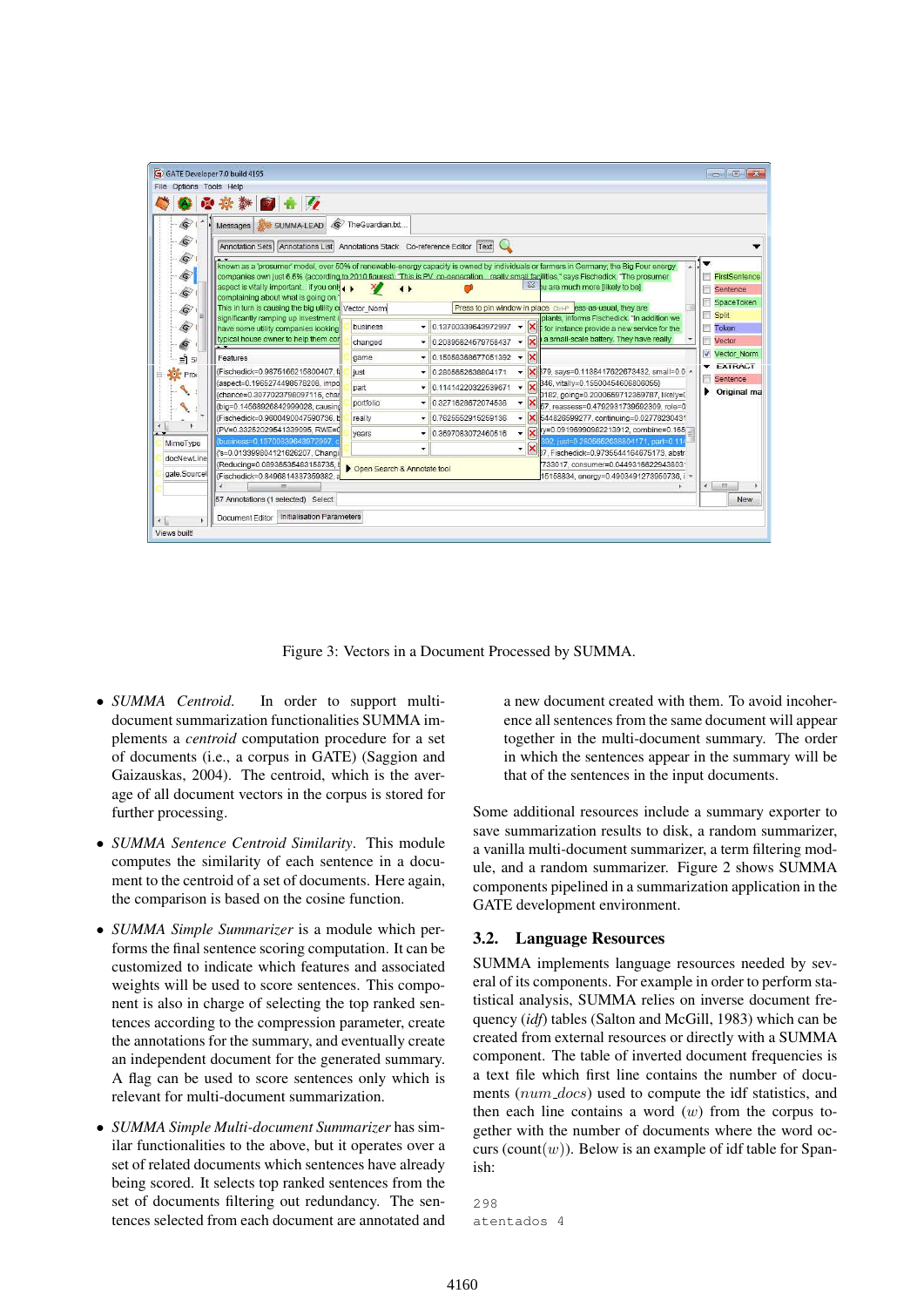

Figure 4: Summarization Application on the Web (http://summaweb.upf.edu/).

```
abandonada 1
Margaret 2
sardina 1
delictivo 1
....
```
For idf computation of a word  $w$  we use the following standard formula:

$$
idf(w) = log_2(\frac{num\_docs}{count(w)})
$$

The default value for words not appearing in the table is one. The table itself can be generated by any program, however SUMMA contains a module which can be used to produce such a table from a pre-processed corpus. This module allows the user to adapt the word characteristics – for example restricting the counts to: (i) the original words of the document; (ii) their lemmas; or (iii) any normalized version of the word (e.g. lowercased).

Tables for stop words and stop categories are also implemented to support term filtering functionalities which are needed to create more compact vector representations. They are files containing one word per line as shown below.

ser estar les el la los ...

A table of stop categories may be used to filter out some specific words from vector representations such as numbers, symbols, or any other non-word.

In order to implement our cue phrase component, a "cue" word lists has to be implemented relying on a Gazetteer lists implementation available in GATE. One example list in the precise format required by SUMMA is shown below:

```
presents:count=10
discusses:count=5
shows:count=5
....
```
The list contains the cue word or expression and a *count* feature together with a value used to weight words in the cue-based method.

## 4. Applications

There are various ways to use SUMMA in the development of practical applications. The typical way to proceed will be to use the GATE GUI as a development environment loading SUMMA as a plug-in to create an application with SUMMA components. The application could be invoked from a stand-alone Java program. Another way to use SUMMA is by importing the library in a Java programming environment in order to program with SUMMA by creating resources and applying them to input documents.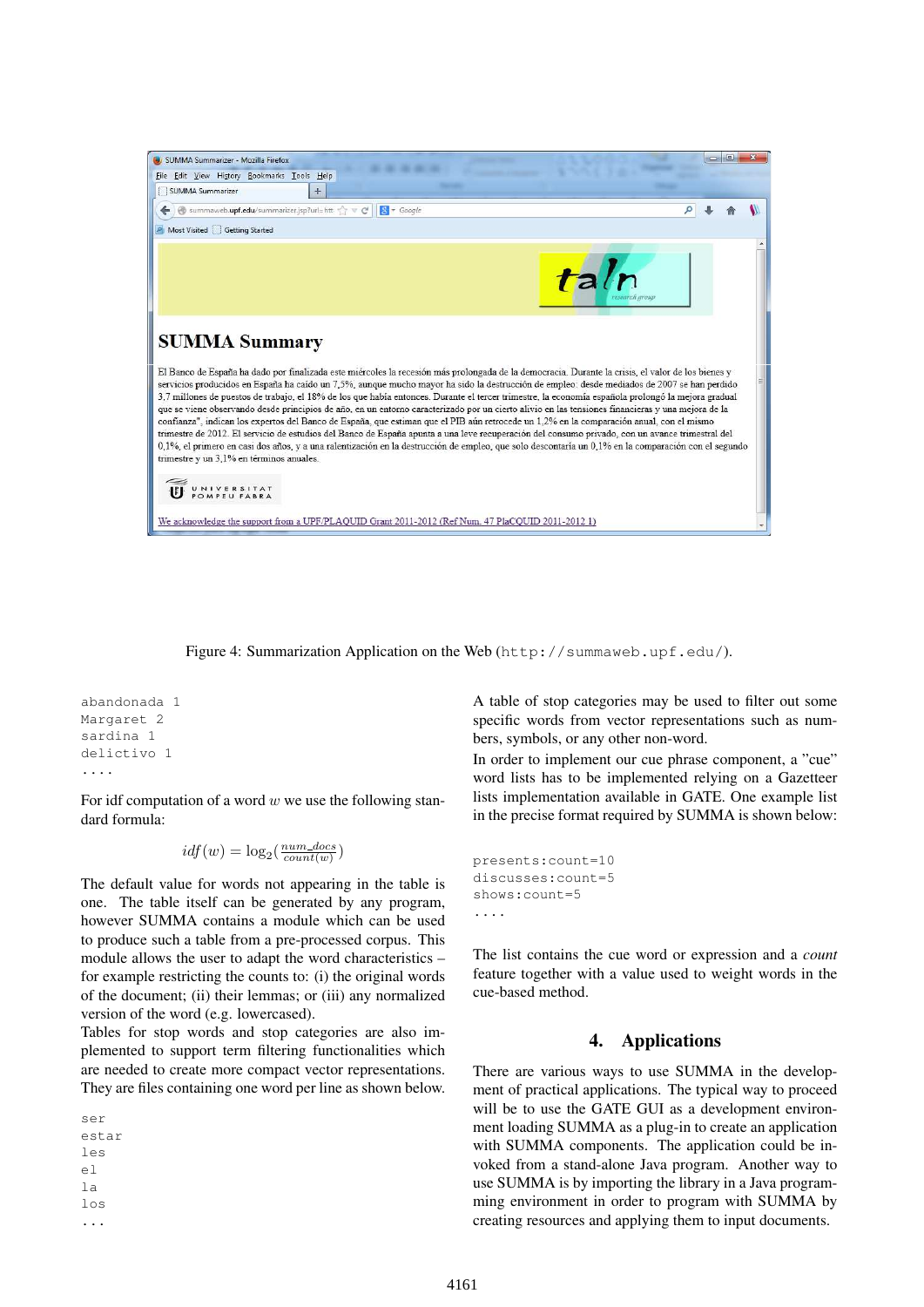### 4.1. Web Applications

Summarization applications to support single document summarization of news articles in Spanish, English, and Catalan have been developed and deployed in a server. The interface can be seen at http://summaweb.upf. edu/ and the result of summarizing a document in Spanish can be appreciated in Figure 4. This application can create standalone summaries or sentence highlights.

### 4.2. Customizable Command Line Apps

In addition to the basic building blocks to create NLP pipelines, two readymade applications implemented as script programs are made available for single and multidocument summarization. These applications can be easily customized by setting up a fixed number of parameters in the script files. Example input texts are also provided to test the applications.

### 4.3. Java Demonstrators

The distribution of SUMMA includes two stand-alone programs to start *programming* with SUMMA. One program is designed to help developers in the integration of processing resources from SUMMA in a corpus pipeline. A second program illustrates how a full GATE application which contains resources from SUMMA can be loaded and executed over a document in order to extract a summary from it. One point one has to keep in mind when developing an application with SUMMA is that documents may need to be pre-processed before they can be summarized. For example Web pages will usually need to be cleaned-up of non-textual material in order to obtain reasonable output. This means that additional logic is usually needed to extract and isolate the text from the document before a SUMMA application can summarize it.

## 5. Evaluation in SUMMA

The GATE system provides resources for the computation of inter-annotator agreement, precision, recall, and f-score which could be used to compare sentences selected by a summarization system to sentences selected by humans, however, automatic evaluation in summarization is usually reported in the literature in terms of values of content-based measures (Lin, 2004; Saggion et al., 2010). The ROUGE package is the *de facto* evaluation tool used when reporting evaluation in summarization research. SUMMA does not integrate the ROUGE package but it implements some of its functionalities. The module to compute ROUGE statistics in SUMMA is called *SUMMA Rouge Evaluation* and can be used to compare the sentences selected by a SUMMA summarizer (e.g. annotations) with a corpus of ideal abstracts provided as input. It can also be used to compare one input text (a system summary) to a set of ideal summaries. The component can be customized to select the size (e.g., 1, 2, 3, 4) and type (e.g., only words, only lemmas) of the n-gram to be used in the computation of ROUGE values.

## 6. Teaching Summarization

We have used SUMMA as a teaching tool to cover in practical sessions automatic text summarization. In the theoretical part of the course a number of classic sentence relevance features are introduced in addition to advanced summarization techniques, additionally several summarization applications on the Web are demonstrated including one developed with SUMMA. In the practical sessions we match theory with practice. The tool is first used in a tutorial where the students interact with the tool creating a summarization application using the GATE GUI. In this tutorial session they follow the teacher who indicates how the different component should be customized and pipelined in an application. After adding a new component to the application they test it and observe the new features added and/or annotations created. At the end of the tutorial they are able to create a simple but complete application. In a second session they are asked to create from scratch two "portable" summarization application, one for English and another one for Spanish. They are given precise instructions of how they should be customized (e.g., features to combine, compression). The applications which are appropriately saved are used in a standalone Java program to summarize English or Spanish input.

## 7. Software Distribution and Installation

The SUMMA software is distributed through a dedicated website at http://www.taln.upf.edu/pages/ summa.upf/. The site includes all documentation on processing resources required to use the software as well as Java examples of how to create standalone applications. The installation procedure is very simple, it only requires the user to copy the distribution directory to disk. Within GATE the software can be loaded as a plug-in.

## 8. Closing Remarks

In this paper we have presented a new version of SUMMA, a library of summarization components freely available for research purposes. This new version has been improved by making the components customizable in as much as possible, additionally a website dedicated to its distribution, documentation, and support has been created. Before this new release, SUMMA was only available by requesting a copy of the library.

We have used it for developing basic and advanced summarization systems in different languages and for different summarization tasks such as generic or query focused summarization, single or multi-document summarization, patent summarization, etc. Baseline summarization systems are easy to create by using one of the many relevance summarization feature computation modules (e.g., position, term frequency, title similarity). SUMMA is easy to install and use provided the user has some experience with the GATE system. The SUMMA website offers full documentation and practical examples to start developing applications.

## Acknowledgments

The author acknowledges partial support from project Dr. Inventor (FP7-ICT-2013.8.1 611383), programa Ramón y Cajal 2009 (RYC-2009-04291), project number TIN2012- 38584-C06-03 from Ministerio de Economía y Competitividad, Secretaría de Estado de Investigación, Desarrollo e